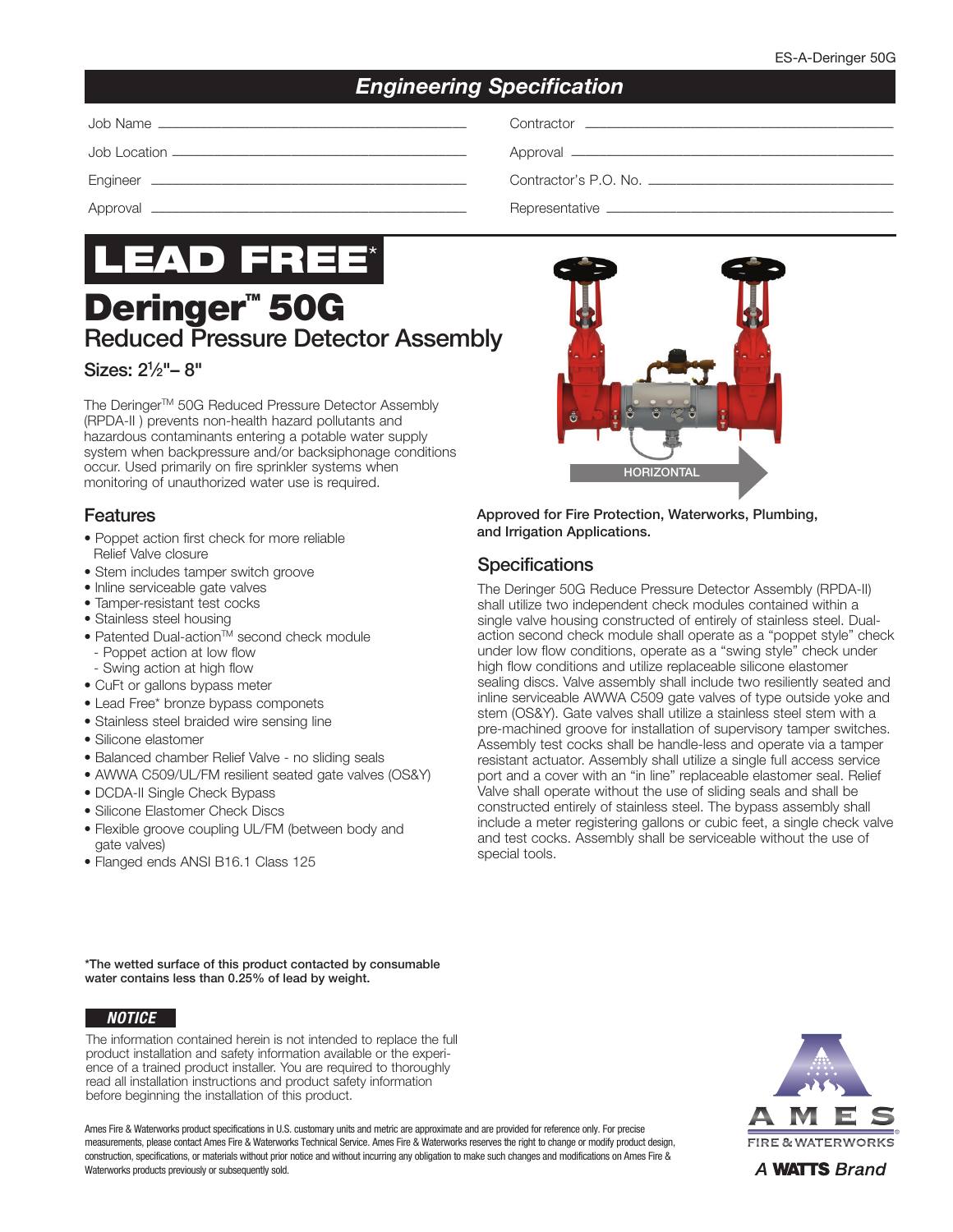#### **Materials**

SOV Disks: EPDM/304SS

Check Disks: Silicone (NSF) Wetted Fasteners: 18-8 Stainless Steel<br>Bypass Components: Lead Free Bronze Bypass Components:<br>RV Housing:

O-rings: Buna-N (NSF)<br>Bypass Internals: ABS Polymer

Valve Housing: 304 Stainless Steel<br>Valve Cover: 304 Stainless Steel 304 Stainless Steel SOV Shafts: 304 Stainless Steel<br>Bypass Spring: 302 Stainless Steel 302 Stainless Steel RV Spring: 302 Stainless Steel

SOV Bearings: Teflon® fluoropolymer/Bronze<br>Non-wetted Bolts: Grade 8 Zinc Plated Grade 8 Zinc Plated 304 Stainless Steel

Check Springs: 17-7 Stainless Steel<br>Check Pins: 17-7/18-8 Stainless Check Pins: 17-7/18-8 Stainless Steel<br>Check Seats: Noryl® Polymer (NSF) Noryl® Polymer (NSF) ABS Polymer (NSF) RV House: Braided Stainless Steel Wire

#### **Standards**

AWWA C511-07 Compliant NSF/ANSI 372, UL CERTIFIED LEAD FREE End Connections

- Flange Connections:

ANSI B16.1 Class 125





 $\bullet$  = Rated Flow  $\bullet$  = UL Tested  $\bullet$  = 15 fps

#### Pressure — Temperature

Temperature Range: 33°F – 140°F Working Pressure: 10 – 175psi

Teflon® is a registered trademark of The Chemours Company. Noryl® is a registered trademark of SABIC Global Technologies B.V.

#### $(lpm)$ 379 757 1136 1514 3028 1893 2271 2650 Pressure Loss (psid) Pressure Loss (psid) 24 165  $4"$ 20 138 16 110  $3"$  $2\frac{1}{2}$ "  $12$ 83 8 55  $\overline{\mathbf{4}}$  $-kPa)$ 100 200 600  $\overline{0}$ 300 400 500 700 800 Rate of Flow (gpm) \* Specific orientation & agency flow characteristics available on website (Ipm) 1136 2271 3407 4542 5678 6813 7949 9084 Pressure Loss (psid) Pressure Loss (psid) 28 193  $8"$ 24 165 20 138 16 110  $12$ 83 8 55 4  $(kPa)$  $\mathbf 0$ 300 600 900 1200 1500 1800 2100 2400 Rate of Flow (gpm) \* Specific orientation & agency flow characteristics available on website

### Flow Performance